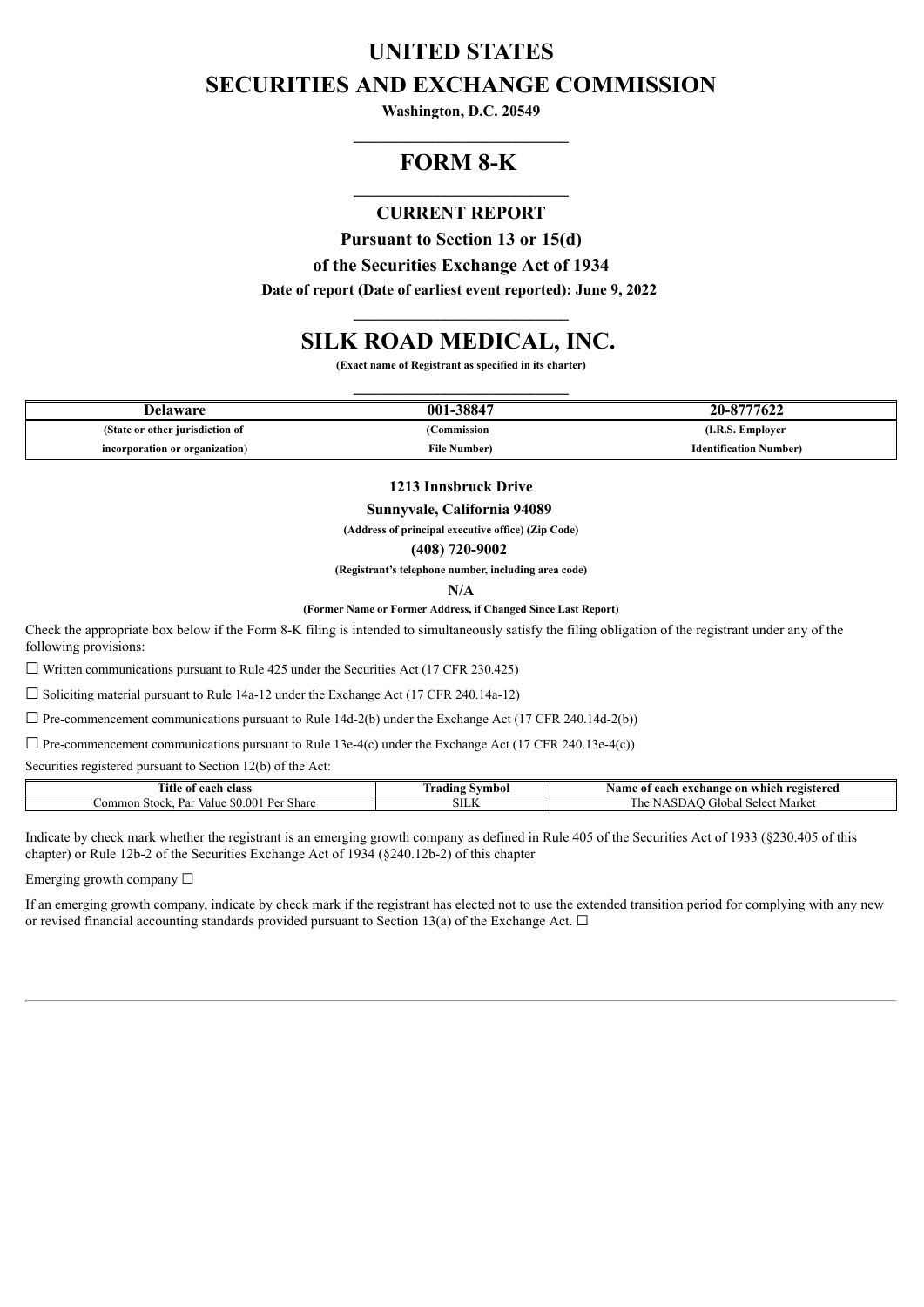### **Item 5.07. Submission of Matters to a Vote of Security Holders.**

On June 9, 2022, the Company held its 2022 Annual Meeting of Stockholders (the "Annual Meeting"). Present at the Annual Meeting in person or by proxy were holders of 32,439,878 shares of the Company's common stock, representing 92.39% of the voting power of the shares of the Company's common stock as of April 14, 2022, the record date for the Annual Meeting, and constituting a quorum for the transaction of business. The matters before the Annual Meeting are described in more detail in the Company's definitive proxy statement filed with the United States Securities and Exchange Commission on April 29, 2022.

**Proposal 1** – *Election of Directors*. The following nominees were elected as Class III directors to serve until the 2023 Annual Meeting of Stockholders and until their respective successors are duly elected and qualified:

| <b>Nominee</b>          | Votes For  | Votes Against | Abstentions | <b>Broker Non-votes*</b> |
|-------------------------|------------|---------------|-------------|--------------------------|
| Elizabeth H. Weatherman | 22.851.806 |               | 8,707,573   | 880,499                  |
| Donald J. Zurbay        | 30,426,239 |               | .133.140    | 880,499                  |

**Proposal 2** *– Advisory Vote to Approve Named Executive Of icer Compensation*. The compensation of our named executive officers, on an advisory basis, was approved.

| $-$<br>votes For | Against<br>votes | Abstentions | <b>Broker Non-votes</b> <sup>*</sup> |
|------------------|------------------|-------------|--------------------------------------|
| 26,863,568       | 4,646,835        | 48,976      | 880,499                              |

**Proposal 3** *– Ratification of the Appointment of Independent Registered Public Accounting Firm*. The appointment of PricewaterhouseCoopers LLP as the Company's independent registered public accounting firm for its fiscal year ending December 31, 2022 was ratified.

| . .<br>votes For | Votes Against                                 | Abstentions     | <b>Broker Non-votes*</b> |
|------------------|-----------------------------------------------|-----------------|--------------------------|
| 32,256,583       | .740<br>$\overline{\phantom{a}}$<br>1 J J 4 1 | E E E<br>4/0.55 | $\overline{\phantom{a}}$ |

\*Broker non-votes did not affect the outcome of the election.